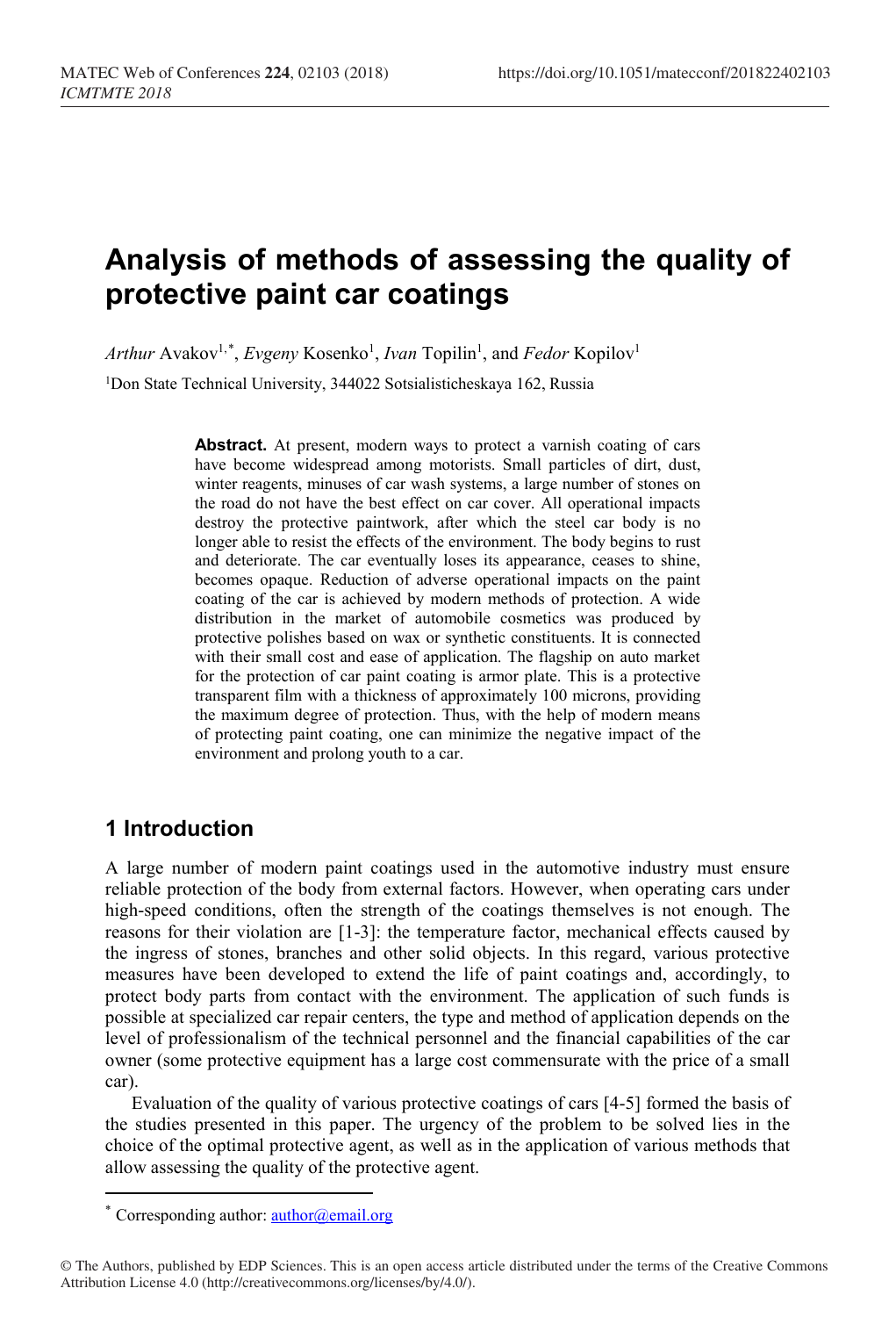For the experiment, the body element, the trunk lid of the 2105 series is chosen. The reasons for choosing this element are the small radii of curvature, due to which the process of preparation and application of protective equipment is facilitated, sufficient area for separation into several investigated areas with different types of coatings applied.

In the process of preparing the experiment, the body element was primed, then it was covered with a layer of black paint. As the final layer was used a varnish coating. The varnish was chosen the softest, acrylic based, domestic production. The reason for choosing the color of the coating is its sensitivity to various types of damage: the blackest body elements show the most damage during operation.

#### **2 Materials and methods**

To carry out the experiment, the surface of the paint coating is polished with fine abrasive agents followed by degreasing. After the preparatory operations, the body element was divided into sections (Figure 1).



**Fig. 1.** Vehicle body element prepared for experiments

The first pair of sections was left with the original coating, the second pair was covered with liquid protective wax by the well-known Turtle Wax company, the third pair (Figure 2) was coated with a protective coating of low quartz particles by Ultra Technologies under name Fast Quartz, the fourth pair was coated with so-called "Liquid glass" by Willson, the fifth pair of sections was coated with a protective coating by Ultra Technologies under name Ceramic Coat, and a high-quality protective film based on polyurethane by the well-known company Hexis (Figure 3). This film has reducing properties when heated.

Carrying out of the further researches of the put on protective means are divided into two stages.The first stage of the research was based on the Wolf Wilborn test [6-7]. The use of this test makes possible to demonstrate clearly the differences of various protective devices after mechanical influences.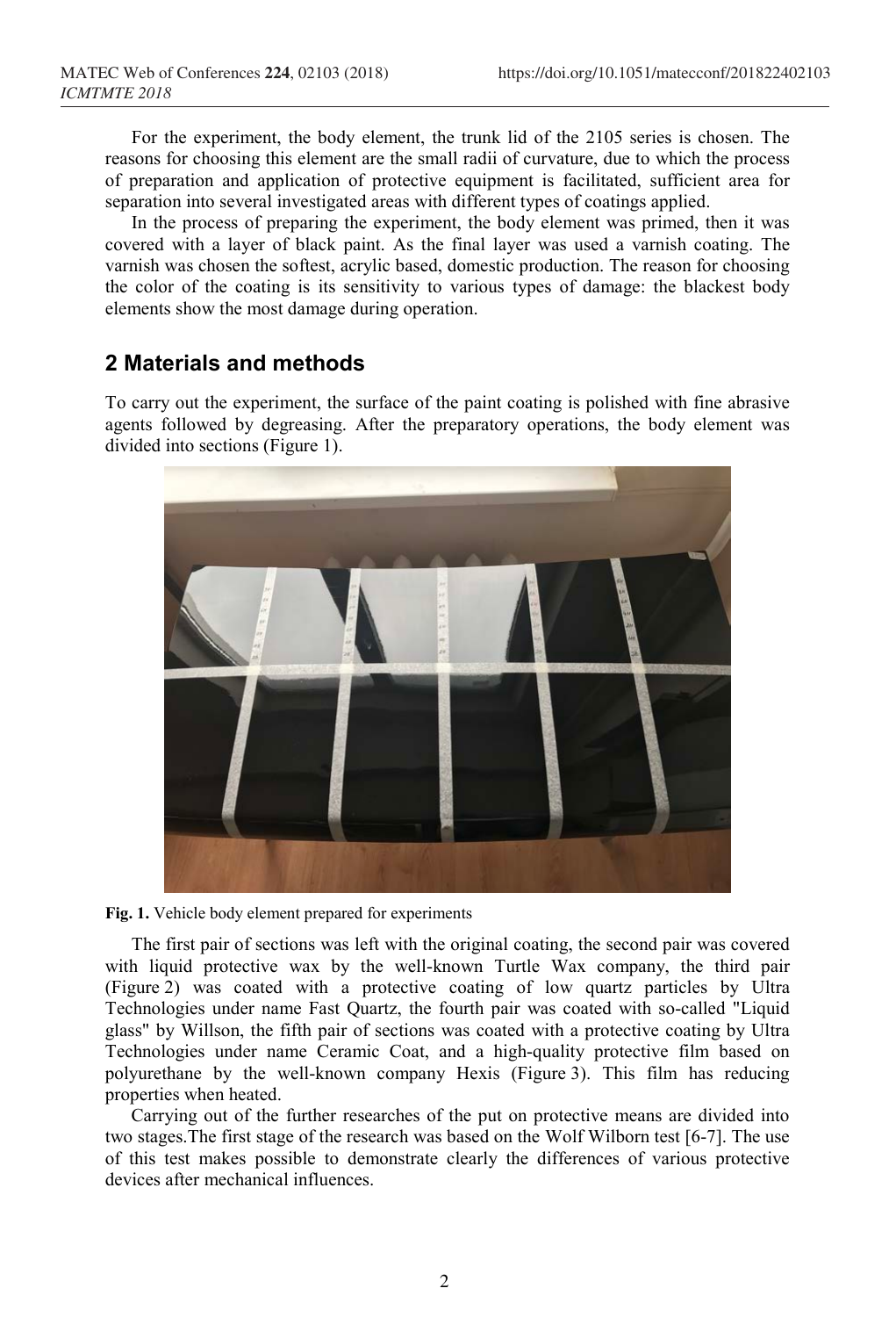

**Fig. 2.** Protective layer of Fast Quartz: a – on the upper section; b – on the lower section



**Fig. 3.** Protective film based on polyurethane by Hexis

The test is regulated by the standards ISO 15184, ASTM D3363, JIS K-5600, ECCA-T4-1, BS 3900-E19, SNV 37113, SIS184187, NEN 5350, MIL C 27 227, JIS K-5400. The test procedure is as follows. On the surface of the paint coating is a pencil at an angle of 45 degrees with a pressing force of 7 Newton (about 700 grams), after installation moves the pencil to the side of its tilt. The test is carried out using pencils of different hardness, after which the degree of damage to the surface of the paint coating is assessed.

To carry out the Wolf Wilborn test directly, an experimental setup was made (Figure 4 and Figure 5). The design of the test setup is made of an aluminum tube with a diameter of 10 mm. with a wall thickness of 1mm, and an aluminum corner measuring 20x10x2. Between the two parallel and symmetrically located corners at an angle of 45 degrees, the tube is fixed, in turn, to each of the corners from one edge are fixed wheels, and a pencil is installed in the tube. Load design was carried out using lead weights.

The test was performed using KOH-I-NOOR HARDTMUTH pencils, the hardness values of the pencils were 2B-9H.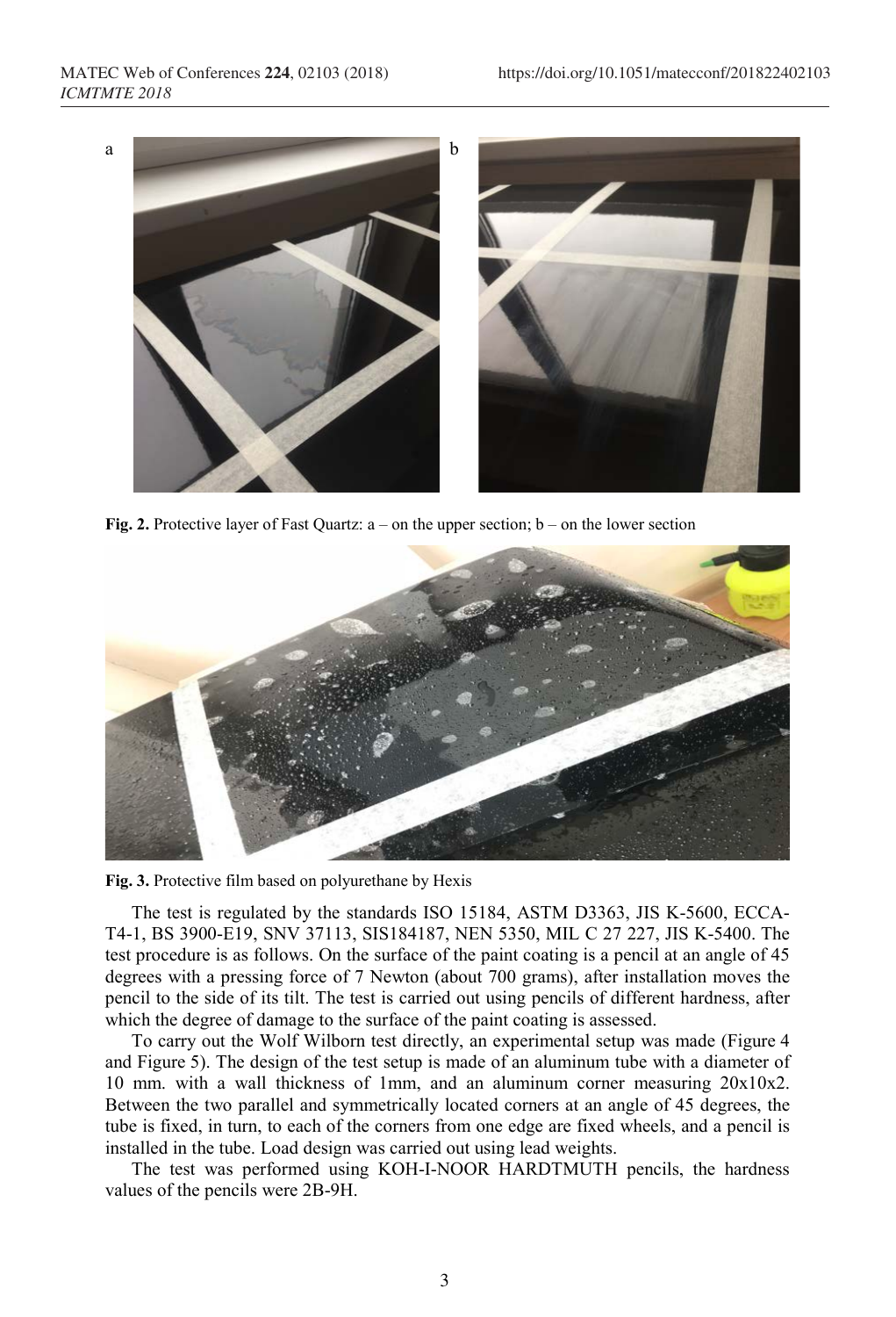

**Fig. 4.** Diagram of the experimental setup for the Wolf Wilborn test



**Fig. 5.** Installation for the Wolf Wilborn test: a – general view of the installation; b – used pencils with different hardness

Figure 6 shows the photographs of each of the sections examined after the Wolf Wilborn test. As a result of the test, it is seen that the hardness (degree of protection) in all test samples is different. It should be noted that when performing a test on a surface that is not protected by modern means, a strictly linear relationship between the degree of damage and the hardness of the pencil is noticed. Based on this, it was decided to compare the degree of damage in the test samples with the degree of damage to the unprotected surface.

For clarity, the results of the experiment are indicated in tabular form (Table 1). The digits in the table indicate:  $0 - no$  damage,  $7 - maximum$  damage.

Based on the results of the studies, a graph of the hardness (pencil) and the degree of damage was plotted (Figure 7).

The graph shows that on the untreated surface the relationship between the hardness of the pencil and the lesions is strictly linear with large surface damage. On the surface protected by the wax composition Turtle Wax, not bad protection to hardness of the pencil 2H is observed, after which the protection schedule has the same linear dependence as in the case with the untreated surface. During the test, the protective compositions of Fast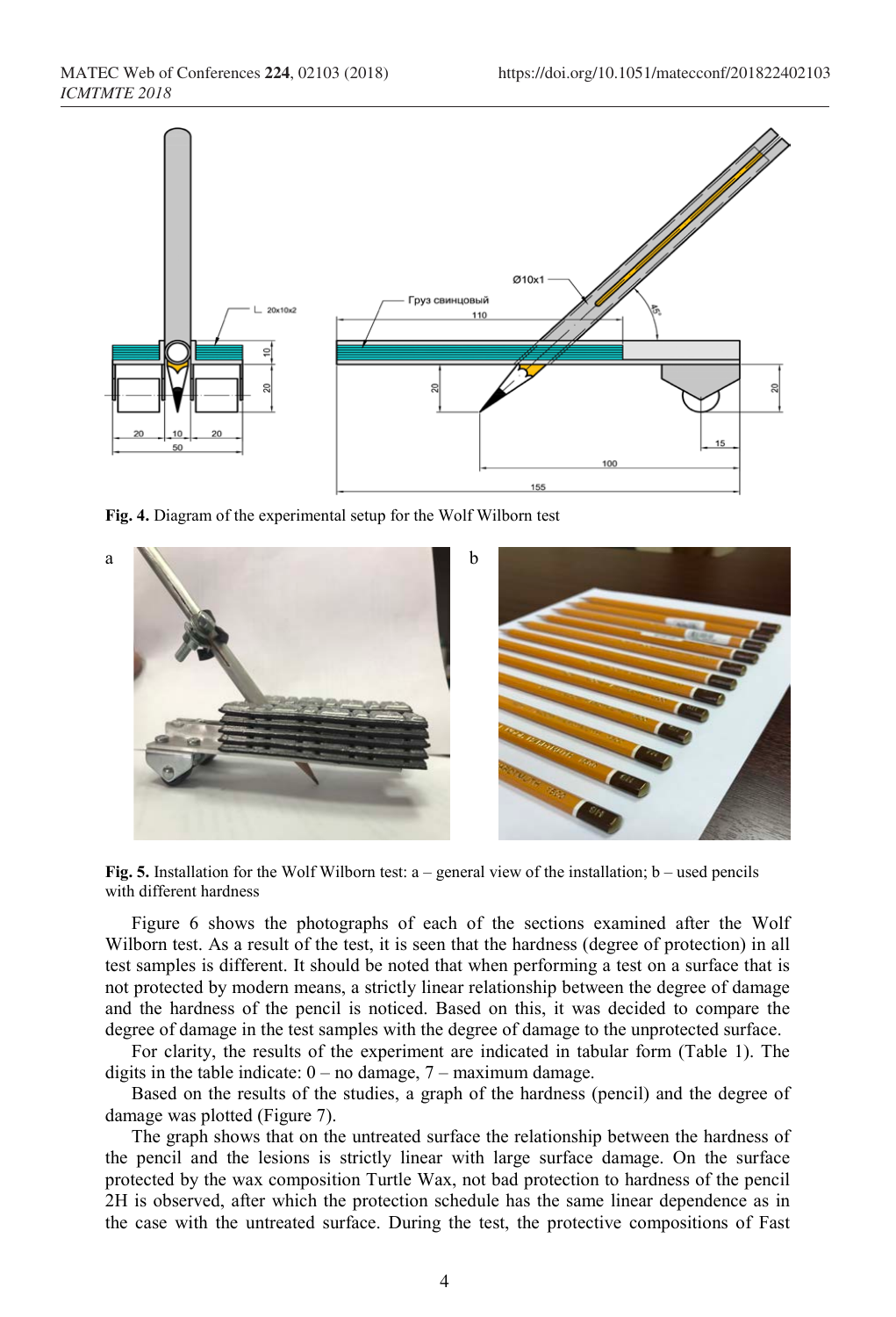Quartz and Willson showed similar protective properties up to a pencil hardness of 6N. The maximum protection was shown by the protective composition Ceramic Pro and polyurethane film Hexis, they confidently resisted not only damage from the pencil hardness of 6N, but also other harder pencils. Due to the reducing properties on heating, the polyurethane film was less damaged as a result.



**Fig. 6.** Wolf Wilborn test results: а – Hexis; b – Ceramic Coat; c – Willson; d – Fast Quartz; e – Turtle Wax; f – Without protection

| <b>Hardness</b><br>of a pencil | Without<br>protection | Turtle<br>Wax | Fast<br>Quartz | Willson | Ceramic<br>Coat | <b>Hexis</b> | <b>Hexis</b><br>(after<br>recovery) |
|--------------------------------|-----------------------|---------------|----------------|---------|-----------------|--------------|-------------------------------------|
| 2H                             |                       |               |                |         |                 |              |                                     |
| $\mathbf{H}\mathbf{B}$         |                       |               |                |         |                 |              |                                     |
| 2H                             |                       |               |                |         |                 |              |                                     |
| 4H                             |                       |               |                |         |                 | ◠            |                                     |
| 6H                             |                       |               |                |         |                 | ◠            |                                     |
| <b>8H</b>                      |                       |               |                |         |                 |              |                                     |
| 9H                             |                       |               |                |         |                 |              |                                     |

**Table 1.** Damage values depending on the type of coating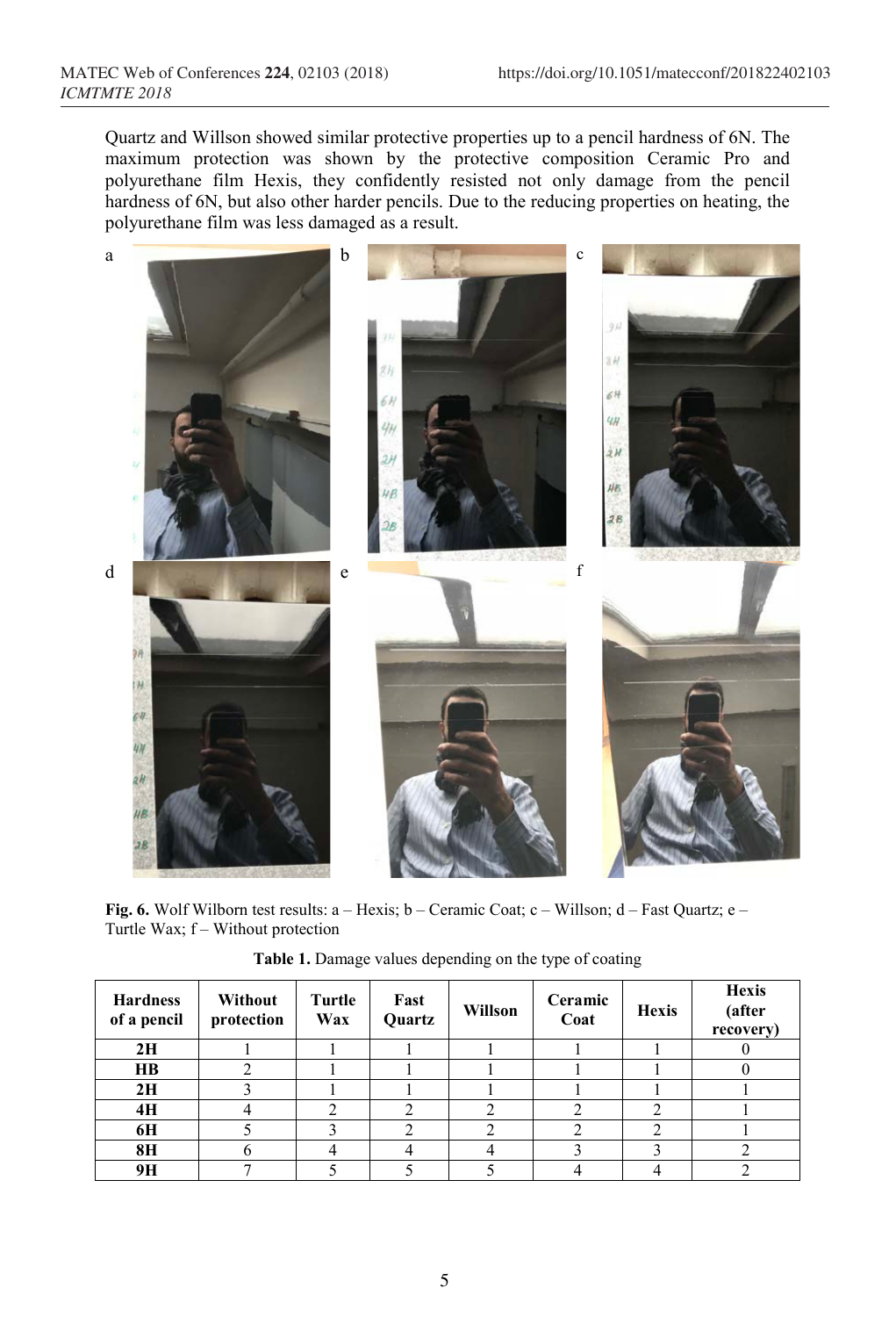

**Fig. 7.** Graph of hardness (pencil) and degree of damage

The second stage of the research is based on visual perception of the quality of the coating after mechanical treatment with a brush with a rigid plastic pile. The basis of this study lies in the scratching effect of the tested surfaces [8-9]. Damage assessment is performed visually using a direct light source. The results of this test (Figure 8) completely coincided with the results of Wolf Wilborn's test, with the exception of the surface that was protected by a polyurethane film, the plastic fleece had no effect on this surface, in contrast to the hard pencils used in the Wolf Wilforn test.



**Fig. 8.** Visual test results: а – Hexis; b – Ceramic Coat; c – Willson; d – Fast Quartz; e – Turtle Wax; f – Without protection

One of the important moments of using protective means of paint coatings is the cost of materials and the cost of preparatory work. Table. 2 presents the approximate comprehensive cost of works for the protection of a medium-sized passenger car is given for each of the coatings under consideration.